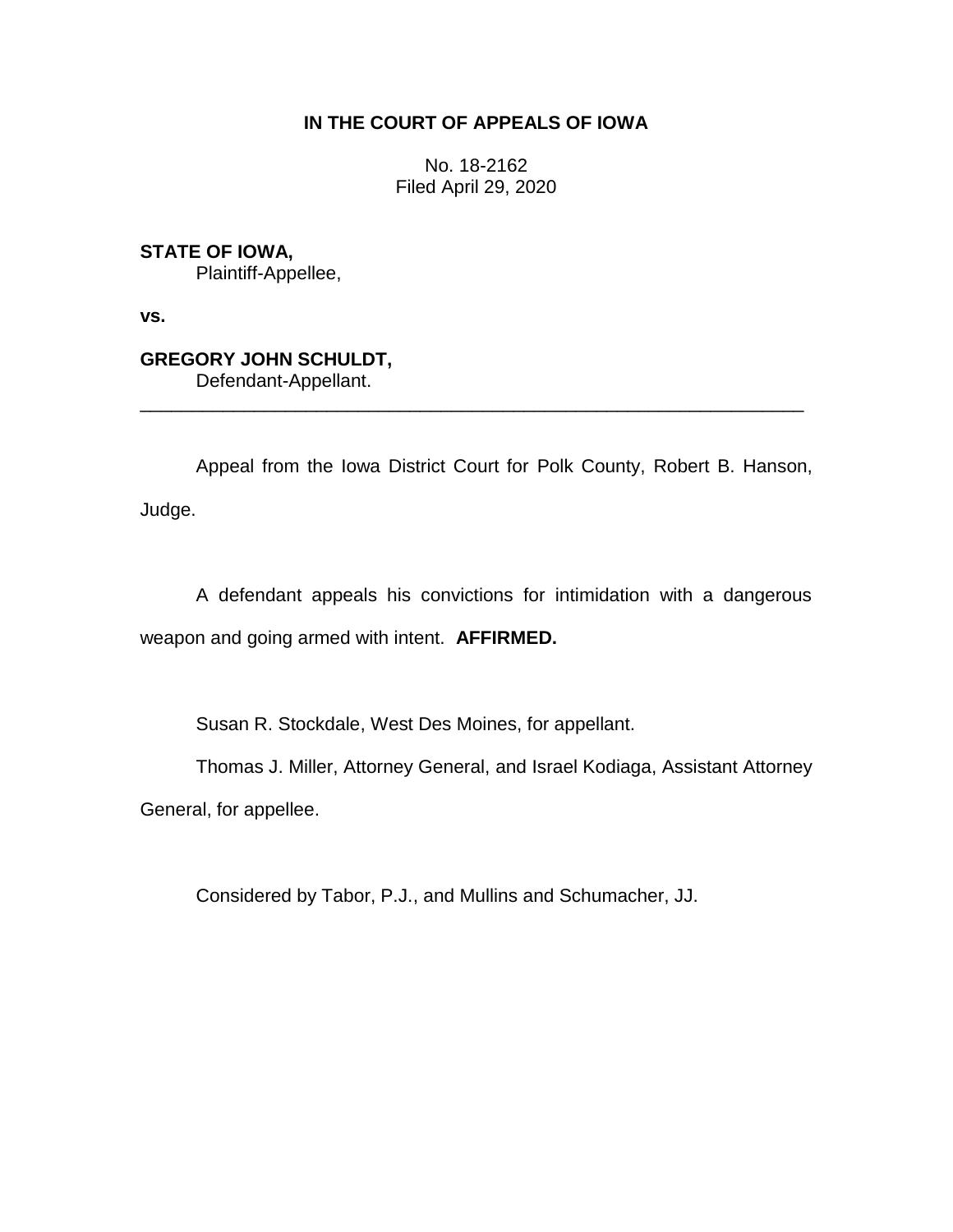#### **TABOR, Presiding Judge.**

A jury convicted Gregory Schuldt of intimidation with a dangerous weapon and going armed with intent. He appeals those verdicts, alleging his trial counsel failed to challenge the State's proof that he acted with the specific intent necessary to commit those offenses. Because Schuldt cannot show he was prejudiced by counsel's performance, we affirm his convictions.

#### **I. Facts and Prior Proceedings**

"Take that damn thing out of my bar, and don't freaking bring it back." That was the bartender's warning to her regular customer Gregory Schuldt, whom she knew as "Carl". On a June night in 2018, Schuldt came into Michelle's Lounge around six o'clock acting "highly agitated" and arguing with the other patrons. To defuse the situation, the bartender gave him a hug, because she was a "hugging kind of lady." During the embrace, she felt the pistol on Schuldt's side. The bartender told him to "get out" with the weapon.

About two hours later, Schuldt returned to the bar. The bartender said he could stay as long as "we don't have any more issues." But issues they had. As Schuldt drank more beer, he grew more "argumentative" with the other customers. So much so, that the bartender renewed her request that he leave. Schuldt didn't want to leave and kept trying to come back in the door. Several of the two dozen other customers helped usher him out.

About two minutes later, the bartender heard a "pop, pop, pop noise" outside the front door. One shot pierced the "dead center" of the metal door. Other

2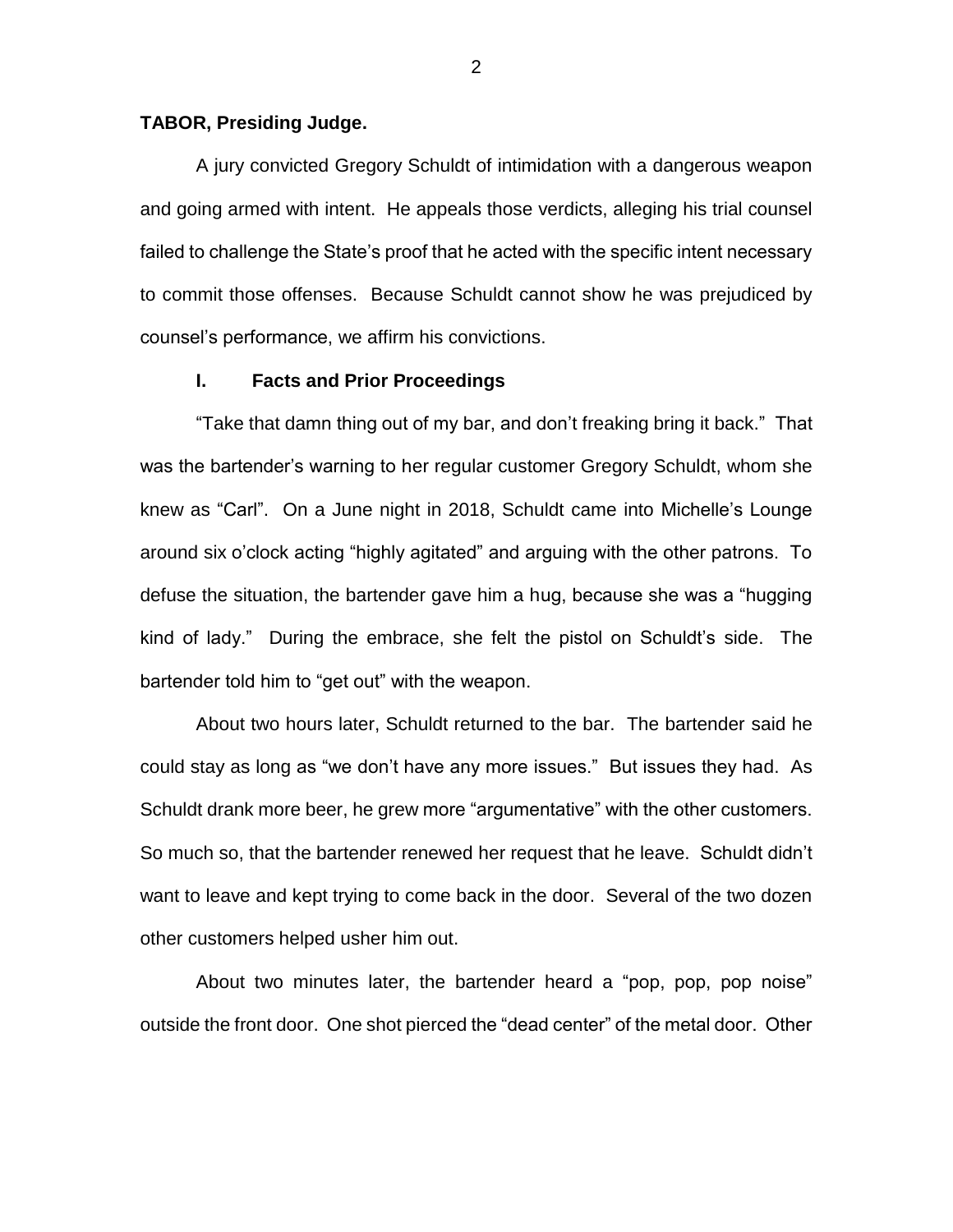bullets travelled through to the kitchen.<sup>1</sup> Recognizing gunfire, the bartender ran for the phone and called 911. As she looked out the door, she saw Schuldt driving away on his red Victory motorcycle with "CAARLL" on the license plate. She remembered being "scared to death" by the shooting.

Another patron, Scott, was outside the bar smoking when the shooting started. He saw two bullets hit a pickup truck parked in front of Michelle's Lounge. He also viewed Schuldt drive away on the distinctive motorcycle. Des Moines police tracked down video footage from a nearby gas station that corroborated the witnesses' memory of the motorcycle leaving the bar just shy of midnight.

The State charged Schuldt with five crimes: (1) intimidation with a dangerous weapon in violation of Iowa Code section 708.6 (2018); (2) going armed with intent in violation of section 708.8; (3) possession of a firearm by a prohibited person in violation of section 724.26(2)(a); (4) possession of ammunition by a prohibited person, also in violation of section 724.26(2)(a); and (5) driving while barred in violation of section 321.561. After a two-day trial, a jury returned guilty verdicts on all five counts. Schuldt now appeals the first two of those five convictions, alleging his trial counsel was ineffective.<sup>2</sup>

 $\overline{a}$ 

<sup>&</sup>lt;sup>1</sup> In all, investigators recovered seven casings from the crime scene.

<sup>&</sup>lt;sup>2</sup> lowa Code no longer allows us to decide claims of ineffective assistance of counsel on direct appeal. *See* 2019 Iowa Acts ch. 140, § 31 (to be codified at Iowa Code § 814.7 (2020)). But our supreme court held in *State v. Macke* that this provision only applies to direct appeals from judgment entered after July 1, 2019. 933 N.W.2d 226, 228 (Iowa 2019). Because the district court entered judgment on December 18, 2018, we may consider Schuldt's claim of ineffective assistance. *See State v. Kuhse*, 937 N.W.2d 622, 627 (Iowa 2020). We often preserve ineffective-assistance claims for postconviction-relief proceedings. *Id*. But here the record is adequate to resolve the claim.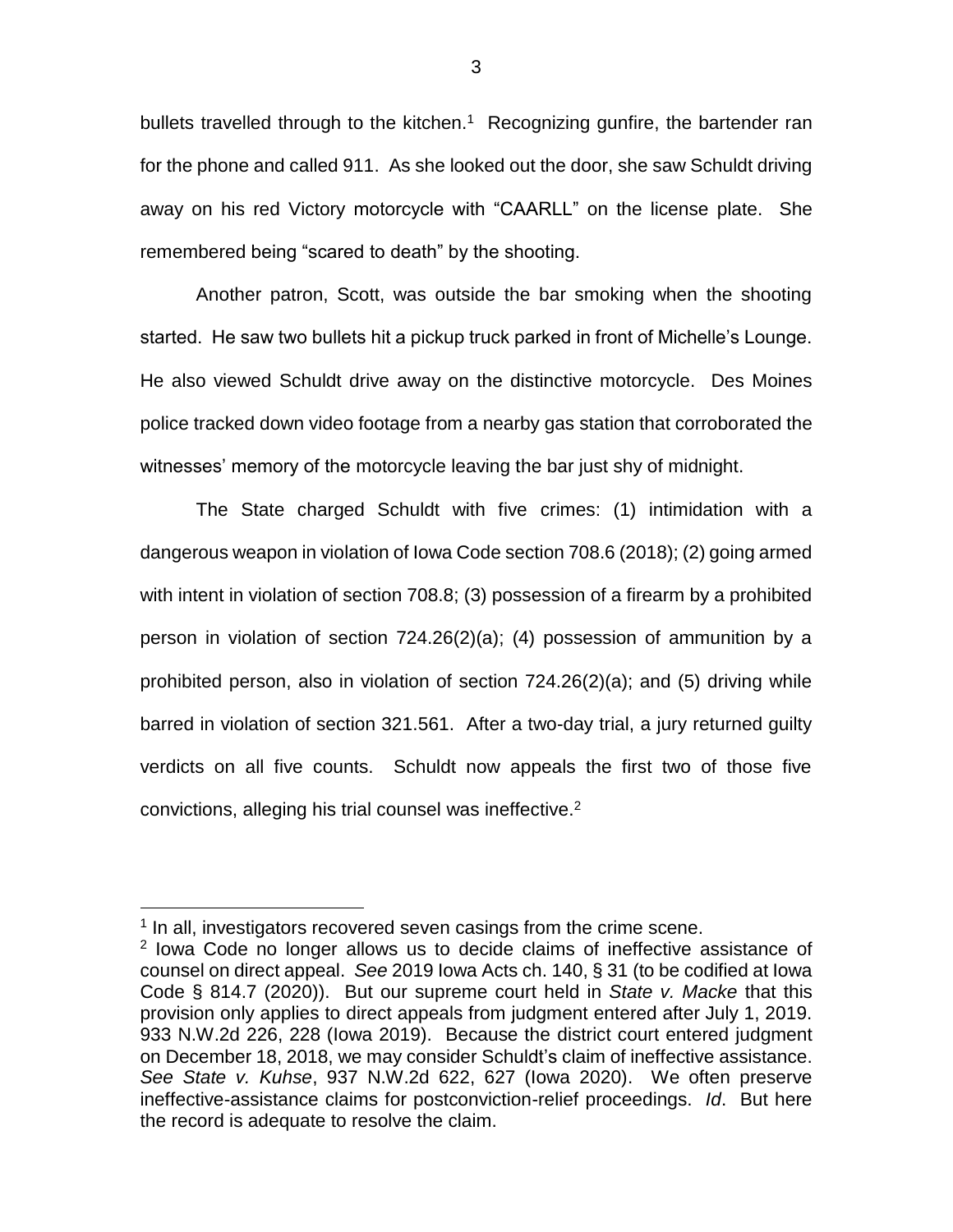#### **II. Scope and Standards of Review**

We review ineffective-assistance-of-counsel claims de novo. *State v. Lilly*, 930 N.W.2d 293, 298 (Iowa 2019). But that is not the only standard at issue. Schuldt contends his trial attorney was ineffective for failing to be specific in his motion for judgment of acquittal, disputing the sufficiency of evidence. *Id.* We review substantial evidence claims for corrections of errors at law. *Id.*

### **III. Analysis**

 $\overline{a}$ 

Schuldt contends the State failed to offer substantial evidence to prove his guilt beyond a reasonable doubt for intimidation with a dangerous weapon with intent and going armed with intent. He focuses on the specific-intent elements of each offense.<sup>3</sup> Because his attorney did not specifically contest those specificintent elements in moving for judgment of acquittal, Schuldt frames his appellate claim as ineffective assistance of trial counsel.<sup>4</sup> To support his claim of ineffective assistance, Schuldt must show counsel failed to perform an essential duty and prejudice resulted. *See Strickland v. Washington*, 466 U.S. 668, 687–88 (1984); *Kuhse*, 937 N.W.2d at 628. Schuldt bears the burden of proving both elements by a preponderance of the evidence. *See State v. Halverson,* 857 N.W.2d 632, 635 (Iowa 2015).

4

<sup>&</sup>lt;sup>3</sup> The State concedes both crimes include an element of specific intent.

<sup>4</sup> After the State's case in chief, defense counsel made a generic motion for judgment of acquittal, arguing "there's not been substantial evidence in which to take this case to the jury." That motion did not preserve error because it did not identify the specific elements of the crime lacking support in the record. *See State v. Williams*, 695 N.W.2d 23, 27 (Iowa 2005) (citing *State v. Crone*, 545 N.W.2d 267, 270 (Iowa 1996)).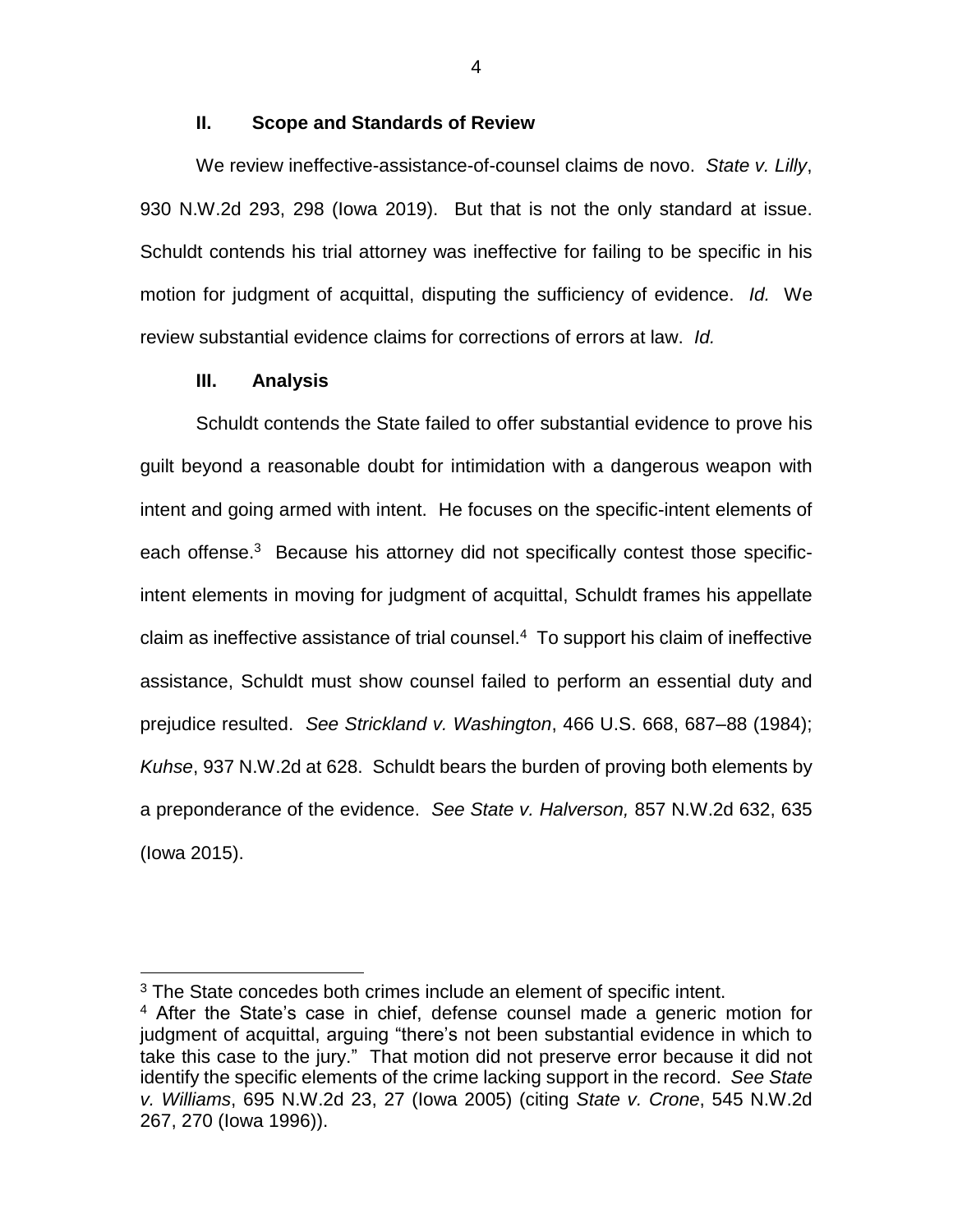In analyzing his contention, we start with the marshalling instructions for those offenses. To convict Schuldt of intimidation with a dangerous weapon with intent, the State had to prove these three elements:

1. . . . [T]he defendant shot, launched, and/or discharged a .40 caliber semi-automatic pistol into or at Michelle's Lounge . . .;

2. The defendant intended to injure, provoke fear, or anger another; and

3. The occupants of Michelle's Lounge actually experienced fear of serious injury and the fear was reasonable under the existing circumstances.

To convict Schudlt of going armed with intent, the State had to prove these

four elements:

1. . . . [T]he defendant went armed with a dangerous weapon;

2. A .40 caliber semi-automatic pistol is a dangerous weapon;

3. The defendant had the intent to use said dangerous weapon without justification against another; and

4. While armed with the dangerous weapon, the Defendant moved from one place to another.

On appeal, Schuldt contests the second element of intimidation and the

third element of going armed. Both require proof of specific intent. The district

court defined "specific intent" for the jury as "not only being aware of doing an act

and doing it voluntarily, but in addition, doing it with a specific purpose in mind."

*See In re D.S.*, 856 N.W.2d 348, 352 (Iowa 2014) (explaining specific-intent crimes

require proof of "a special mental element" above and beyond any mental state

associated with the criminal act). The specific-intent instruction also advised:

Because determining the defendant's specific intent requires you to decide what he was thinking when an act was done, it is seldom capable of direct proof. Therefore, you should consider the facts and circumstances surrounding the act to determine the defendant's specific intent. You may, but are not required to, conclude a person intends the natural results of his acts.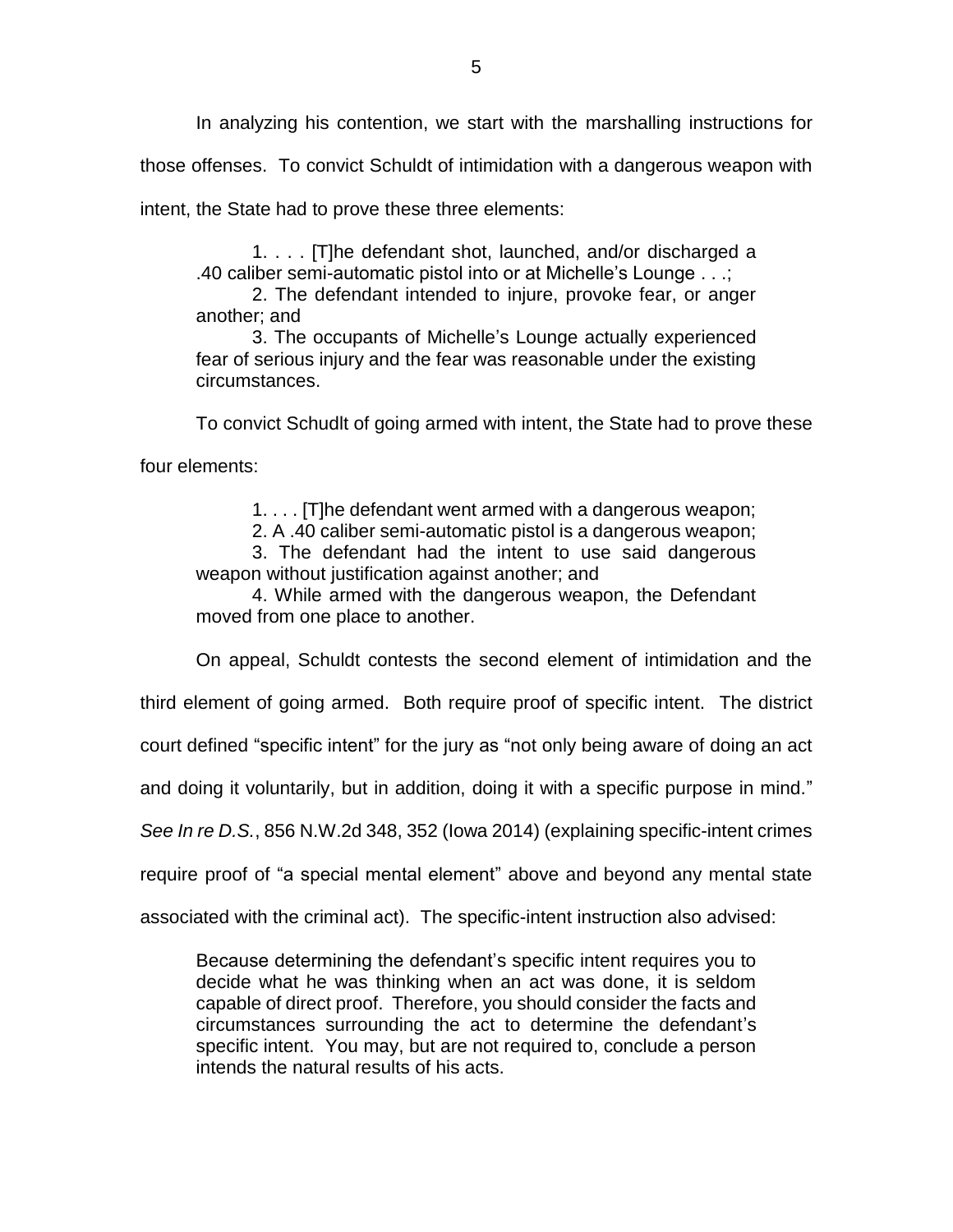Seeking to undo the jury verdicts, Schuldt questions the State's proof of his specific intent. He acknowledges the bartender's testimony that he was mad about being twice asked to leave Michelle's Lounge. He also admits firing shots as he rode away on his motorcycle. But his admissions stop there. He argues the State did not prove he intended "to injure, provoke fear, or anger another" or to use the pistol "against another" because the shots were not "concentrated on one spot as if he was directing his action against a specific person or persons." Trying to thread a needle, he professes his actions showed "an intent to express anger or displeasure" but did not go so far as to reveal an intent to injure, provoke fear, or to use the weapon against another person.

Defending the verdicts, the State contends that when viewed in the light most favorable to the prosecution, substantial evidence supports the specific-intent elements. *See State v. Slayton*, 417 N.W.2d 432, 435 (Iowa 1987) (noting the standard of review). As an example, the State points to Schuldt's aggressive conduct in trying to reenter the bar. Soon after customers shoved him out, he aimed his fire in the direction of the bar and those customers. In the State's estimation, his act of firing seven rounds signifies his intent to target Michelle's Lounge and its occupants. *See* Iowa Code § 708.6; *State v. Ross*, 845 N.W.2d 692, 700 (Iowa 2014) (holding act of intimidation with intent did not depend on number of individual victims in assembly).

What's more, the fact a bullet pierced the center of the door where the bartender had been standing supported the jury's inference that Schuldt harbored the intent to use the pistol against another person. *See* Iowa Code § 708.8; *Slayton*, 417 N.W.2d at 434 (defining "intent to use" element as intent to shoot

6